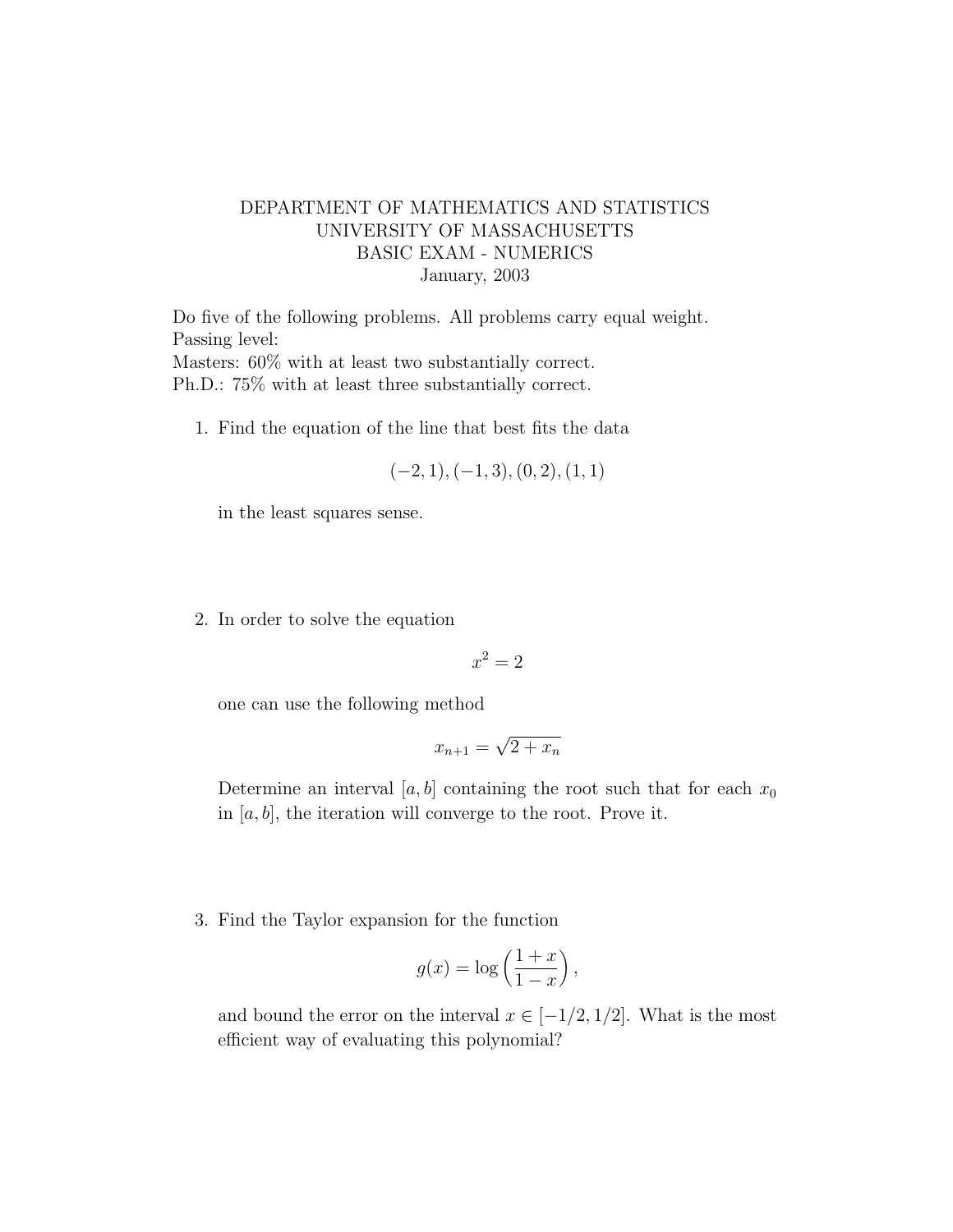4. Use Newton divided differences to write the secant method as

$$
x_{k+1} = x_k - \frac{f(x_k)}{f[x_k, x_{k-1}]},
$$

and show that the error satisfies

$$
x_{k+1} - \alpha = \frac{f[x_k, x_{k-1}, \alpha]}{f[x_k, x_{k-1}]} (x_k - \alpha)(x_{k-1} - \alpha).
$$

- 5. Define a P-matrix to be an  $n \times n$  matrix in which  $a_{ij} = 0$  if  $i + j \leq n$ , and a *Q*-matrix to be a *P*-matrix in which  $a_{ij} = 1$  if  $i + j = n + 1$ .
	- (a) Find the  $PQ$ -factorization of the matrix

$$
A = \left(\begin{array}{rrr} 1 & 3 & 4 \\ 3 & 11 & 8 \\ 6 & 20 & 19 \end{array}\right).
$$

- (b) Use this to solve the linear system  $A x = b$  in an efficient way, where  $b = (2, 0, 5)^t$ .
- 6. Find the coefficients  $A$ ,  $B$  and  $C$  for the most accurate numerical method of the form

$$
y_{n+1} = y_{n-3} + Af(x_n, y_n) + Bf(x_{n-1}, y_{n-1}) + Cf(x_{n-2}, y_{n-2})
$$

for the initial value problem  $y' = f(x, y)$  with  $y(x_0) = y_0$ . Find the error term.

7. Let  $f(x) = \cos^{-1}(x)$  for  $-1 \le x \le 1$  (the principal branch  $0 \le f \le \pi$ ). Find the polynomial of degree one,

$$
p(x) = a_0 + a_1 x
$$